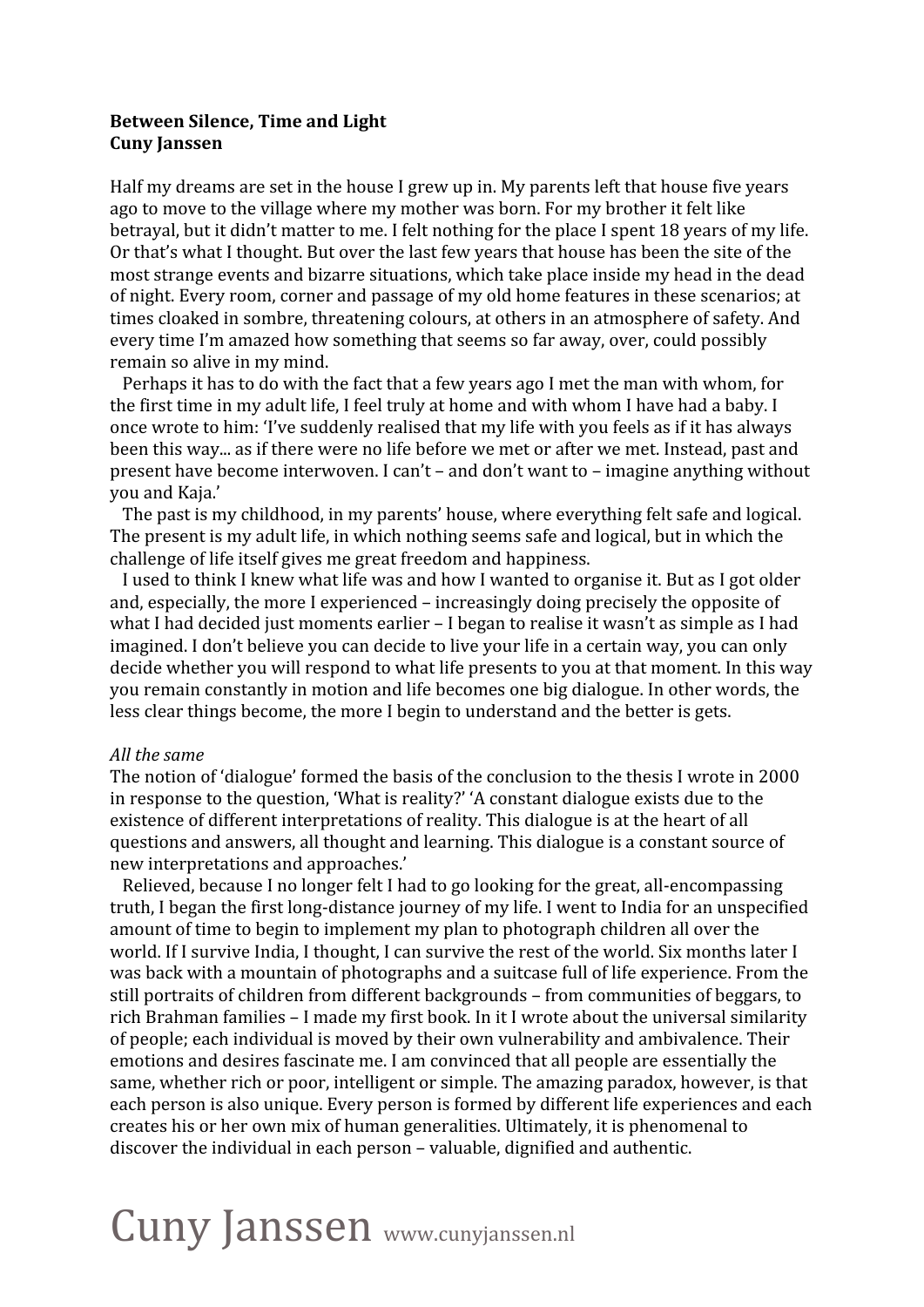From the moment I realised this, I wanted to go further. I became extremely interested in
other
countries,
situations
and
cultures.
As
I
had
hoped,
the
world
lay
open
for
me
and I desperately wanted to explore it and come to understand it.

In
2003
I
found
myself
in
Macedonia
for
three
months.
I
wanted
to
photograph children
who
had
been
through
the
war.
I
wondered
if
I
would
only
be
able
to
see trauma.
I
might
have
guessed
before
I
went
that
this
would
not
be
the
case,
but
the question
remained
as
to
what
I
would
see.
I
was
fascinated
by
Macedonia's
vast
ethnic diversity
and
the
centuries‐long
discussion
of
where
the
country's
borders
begin
and end.
I
made
portraits
of
the
children
and
listened
to
the
stories
of
Albanian
Macedonians, Roma and Macedonian Macedonians. Simply put, these three are the ethnic groups who were at war with each other in 2001. I soon discovered that they were all right. As soon as
I
imagined
myself
in
their
positions
and
their
worlds,
their
stories
seemed
right.
It suddenly occurred to me that they were all, each in their own way, simply trying to survive. The most beautiful thing about this was that it brought them together and from that point on it made more sense for me to concentrate solely on the beauty and strength of this survival, rather than trying to grasp the complex problems that exist between people; problems which have been there for centuries and to which no end was in
sight.
I
wanted
to
go
on.

In Macedonia I studied the book *Why people photograph* by Robert Adams. This American photographer has spent decades portraying the ideals and failures of human civilisation
in
nature
in
meticulously
compiled
books
of
stunning
photographs.
Besides children,
I
had
also
been
photographing
nature
for
years,
but,
until
I
read
this
book,
I hadn't really known why and what the attraction was for me. It turned out to be universal
elements
such
as
silence,
time
and
light.
With
these
three
elements
I
suddenly had a structure for my photographs, both landscapes and portraits. However, the most important
thing
for
me
was
that,
through
reading
Adams'
book
I
became
aware
of
the questions:
'What
is
it
I
am
showing?
What
is
the
meaning
of
my
work?
What
makes
it significant
and
necessary?'

Robert
Adams
later
responded
to
my
book
of
photographs
of
Macedonia.
'There
is always, I think, a question as to whether there is any mercy in landscape, in nature... whether beauty is itself a mercy (I think to a degree it is)... In any event, your book confronts
that
question
powerfully...'

Thrilled
by
this
statement
and
in
agreement
with
the
idea
that
beauty,
to
a
certain degree,
may
be
considered
a
mercy,
I
began
to
think
more
about
this
meaning
in
my work. There was a reason why I had chosen to concentrate on positive energy rather than
stagnating,
complex
problems
I
was
on
no
position
to
solve.
There
was
a
reason why I photographed children, who carry promise within them and who look forward to life, who are resilient and unbelievably adaptable. There was a reason why I always looked for the dignity in each individual I photographed. Even a mother living in a slum is proud of her child, and that pride should be shown. My work apparently also reveals my
concern
for
the
question
of
whether
'beauty
deepens
our
critical
engagement
or distracts us, anaesthetising us to pain', *Beautiful Suffering*, *Photography and the Traffic in* Pain, (ed. Mark Reinhardt, Holly Edwards, Erina Duganne, The University of Chicago Press 2006). I gladly went along with Simon Schama's statement in an interview that: 'The
acceptance
of
monstrosity
and
cruelty
does
not
obliterate
the
acknowledgement
of the
strength
of
beauty
and
of
acts
of
creativity
and
the
fertility
of
the
natural
world.
The miraculous
fertility.'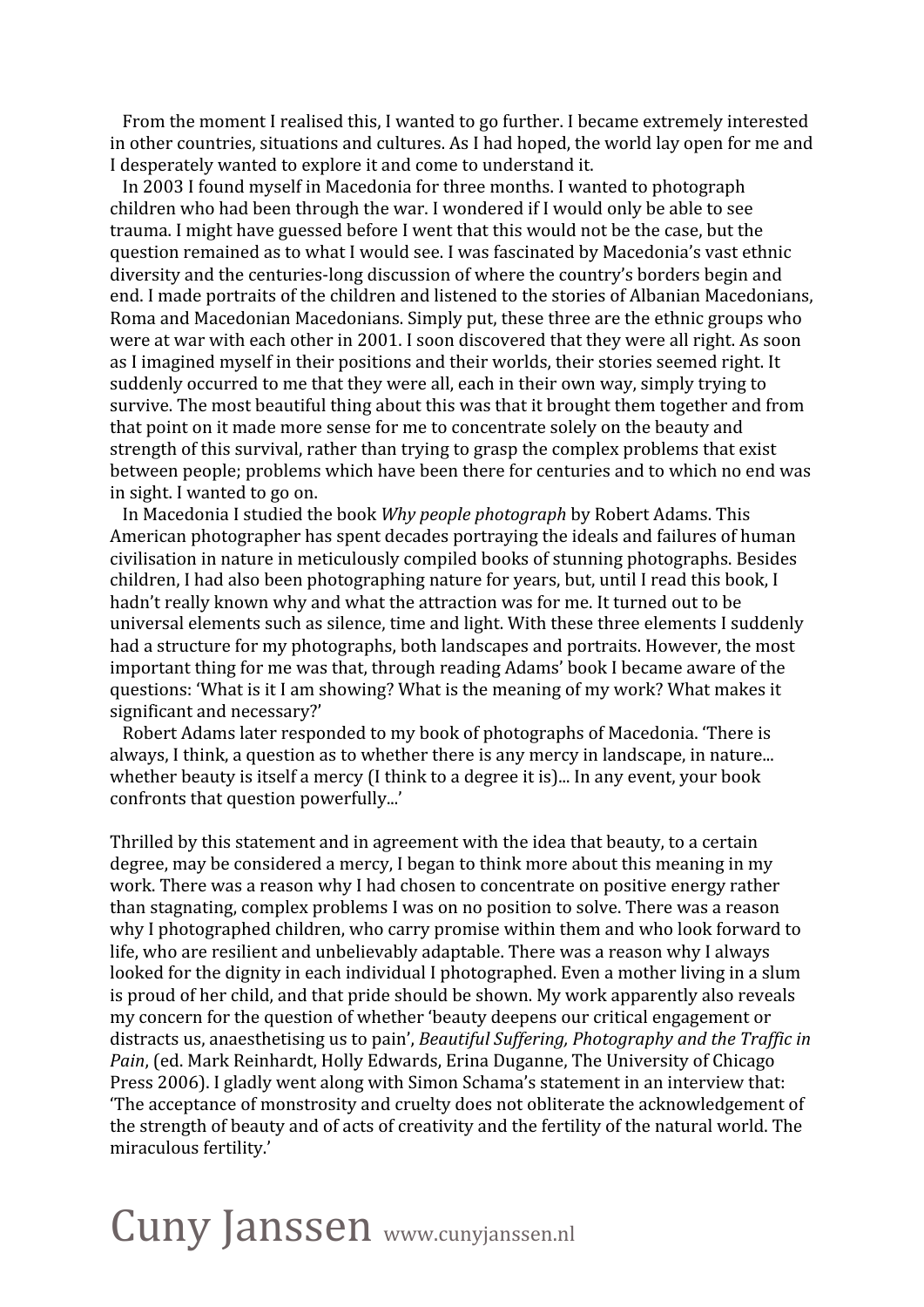## *2005,
Prince
Albert,
South
Africa*

In the first instance, I was interested in apartheid and South Africa's colonial history. I spent six weeks in the village of Prince Albert, staying with different families in both the black
and
white
parts
of
the
village.
The
people
of
Prince
Albert
were
incredibly
friendly and helpful, to me and to each other, but no one talked about what had happened in the past,
even
though
the
traces
and
consequences
of
apartheid
were
highly
visible.
This made it rather gruesome. The title of the book I made after this trip was therefore called There is something in the air, in Prince Albert, South Africa. This is the only aspect of the book
that
could
be
taken
to
refer
to
South
Africa's
complex
problems,
the
consequences of
which
continue
to
be
incalculable.

Based on a short text, the rest of the book refers to the prehistory of the Karoo, the semidesert
region
around
Prince
Albert.
Never
before
had
I
been
to
a
place
where
there
was so much tangible and visible prehistory. As I wandered through the landscape I could almost
see
the
dinosaurs
and
there
was
something
in
the
air.
Even
though
neither
man nor
beast
was
visible
for
miles
around,
I
was
not
alone.
This
is
a
region
where
the earliest humans lived two hundred thousand years ago. From here, in the thousands of years
that
followed,
they
moved
out
across
the
world.
Here,
in
the
Karoo,
in
South
Africa, it
dawned
on
me
that
the
entire
population
of
the
world
shares
the
same
ancestors,
the hunter-gatherers who were neither black nor white, but somewhere in between, who owned
no
land,
but
followed
nature.
That
phenomenal
ancientness,
the
desert
and
the people
who
lived
in
it
were
given
the
most
prominence
in
my
book.
Being
surrounded
by those
infinite
planes
must
have
had
an
influence
on
their
identities
in
one
way
or another,
forming
them
as
people
and
how
they
experience
the
world.
What,
after
all,
are four centuries compared with a hundred million years?!

After
this
I
was
invited
to
Japan
to
take
photographs.
It
couldn't
have
been
more amazing. In 2007 I travelled to a sub-tropical island in the far south of Japan and an utterly
different
experience.
There,
in
Amama
Oshima,
I
discovered
water.
I
suddenly found
myself
among
people
who
are
surrounded
by
nothing
but
water.
There
was
water in the ocean, in the sea, in the air and in the juicy leaves on plants and trees. It was unbelievable
how
water
lent
the
colours
such
depth.
The
world
around
me
appeared constantly
shiny
and
fresh.
As
always,
I
tried
to
live
as
much
as
possible
among
the
local people.
I
stayed
in
their
homes,
sat
at
their
kitchen
tables
in
the
morning
and
shared
the water of their Japanese baths in the evening. Just as in South Africa, I explored the influence
elements
of
their
natural
environment
had
on
people's
lives
and,
in
this instance,
how
the
Amami
people
lived
on
their
island.
Japanese
traditions
were
carefully respected,
but
with
a
pragmatic,
open
and
relaxed
attitude.
How
easy
it
seemed
to
step outside
to
pick
a
few
leaves
from
a
tree
for
a
salad
or
tempura,
or
to
collect
some seaweed
or
catch
a
fish
for
breakfast.
By
respecting
the
gods
of
nature,
by
enjoying
the food
nature
provides
and
by
forgetting
time,
the
Amami
way
of
life
seemed
entirely natural.

I cannot judge how necessary or significant my work is. Only time will tell. Look at the consistency
of
Robert
Adams
or
David
Goldblatt,
who
has
spent
decades
photographing the
mythical
beauty
and
social
impossibilities
of
South
Africa.
His
oeuvre
has
become
a document.
The
history
of
humanity
made
visible,
telling
us
about
ourselves,
and
we
can learn
from
it.

Two
thousand
years
ago
Cicero
said
that
history
provides
us
with
a
counterpoint
to, protection
against,
the
danger
of
limiting
ourselves
to
the
present.
That
history
teaches us,
obliges
us,
to
provide
explanations
for
experiences
of
the
past.
Trying
to
understand

Cuny Janssen www.cunyjanssen.nl